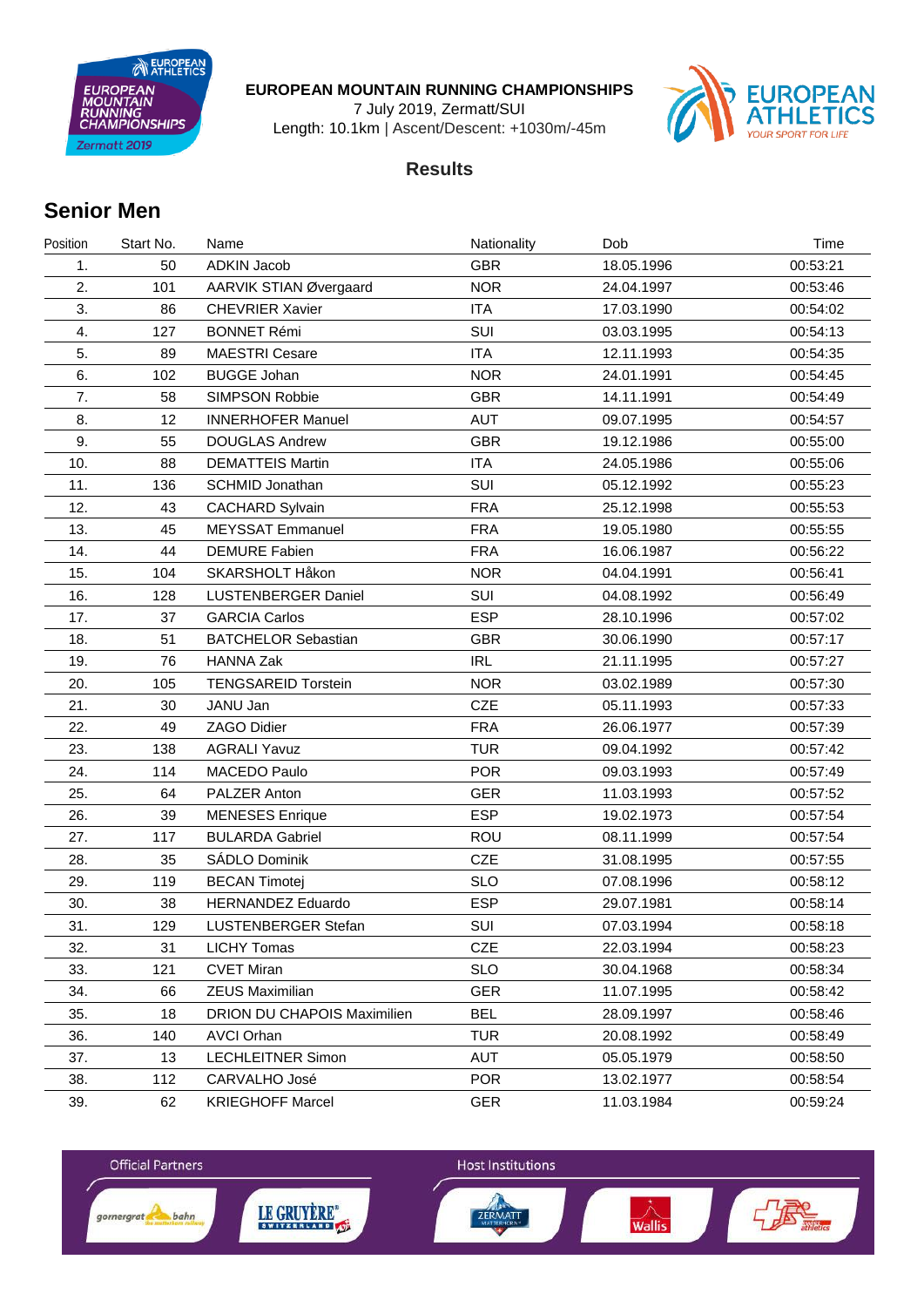EUROPEAN **EUROPEAN**<br>MOUNTAIN ING<br>PIONSHIPS Zermatt 2019

#### **EUROPEAN MOUNTAIN RUNNING CHAMPIONSHIPS**

7 July 2019, Zermatt/SUI

Length: 10.1km | Ascent/Descent: +1030m/-45m



### **Results**

## **Senior Men**

| Position | Start No. | Name                       | Nationality | Dob        | Time     |
|----------|-----------|----------------------------|-------------|------------|----------|
| 40.      | 65        | <b>SCHULZE Marc</b>        | <b>GER</b>  | 12.12.1984 | 00:59:37 |
| 41.      | 145       | <b>CHENIKALO Oleksandr</b> | <b>UKR</b>  | 09.08.1991 | 00:59:45 |
| 42.      | 75        | <b>FLYNN Eoin</b>          | <b>IRL</b>  | 02.08.1980 | 00:59:47 |
| 43.      | 143       | YILDIRIM Kemal             | <b>TUR</b>  | 05.02.1997 | 00:59:57 |
| 44.      | 32        | PAVLISTA Vít               | <b>CZE</b>  | 22.03.1985 | 01:00:02 |
| 45.      | 16        | <b>CAELEN Florent</b>      | <b>BEL</b>  | 01.03.1989 | 01:00:15 |
| 46.      | 40        | <b>RUIZ Roberto</b>        | <b>ESP</b>  | 12.03.1985 | 01:00:36 |
| 47.      | 85        | CAVAGNA Nadir              | <b>ITA</b>  | 17.04.1995 | 01:00:38 |
| 48.      | 115       | <b>MUGA Rui</b>            | <b>POR</b>  | 18.03.1984 | 01:00:39 |
| 49.      | 106       | <b>BIALY Michal</b>        | <b>POL</b>  | 22.08.1991 | 01:00:55 |
| 50.      | 123       | <b>KRAMARIC Luka</b>       | <b>SLO</b>  | 12.11.1994 | 01:00:58 |
| 51.      | 82        | <b>RYAN Mark</b>           | <b>IRL</b>  | 13.11.1978 | 01:01:02 |
| 52.      | 109       | <b>MALINA Dawid</b>        | POL         | 18.11.1991 | 01:01:23 |
| 53.      | 120       | <b>BREGAR Gasper</b>       | <b>SLO</b>  | 20.09.1990 | 01:01:26 |
| 54.      | 11        | <b>HARTINGER Markus</b>    | <b>AUT</b>  | 20.04.1988 | 01:01:41 |
| 55.      | 15        | <b>SCHUMI Bruno</b>        | <b>AUT</b>  | 02.01.1984 | 01:01:51 |
| 56.      | 74        | SZABÓ Sándor               | <b>HUN</b>  | 14.10.1993 | 01:01:53 |
| 57.      | 139       | AGYÜREK Muhammet Can       | <b>TUR</b>  | 13.09.1995 | 01:01:54 |
| 58.      | 19        | <b>SYFER Félix</b>         | <b>BEL</b>  | 08.12.1998 | 01:01:58 |
| 59.      | 113       | <b>LOPES Carlos</b>        | <b>POR</b>  | 15.03.1981 | 01:02:28 |
| 60.      | 146       | DOBRANSKYY Bohdan          | <b>UKR</b>  | 06.06.1995 | 01:02:30 |
| 61.      | 27        | SPOLJAR Nikola             | CRO         | 20.11.1991 | 01:02:52 |
| 62.      | 24        | <b>VASILEV Konstantin</b>  | <b>BUL</b>  | 16.10.1976 | 01:03:11 |
| 63.      | 108       | <b>LEPIARZ Sylwester</b>   | POL         | 03.01.1993 | 01:03:25 |
| 64.      | 70        | <b>KHÓOR Bence</b>         | <b>HUN</b>  | 08.03.1984 | 01:03:31 |
| 65.      | 96        | <b>BERZINS Kristaps</b>    | LAT         | 29.01.1992 | 01:03:50 |
| 66.      | 100       | SPITERI Simon              | <b>MLT</b>  | 01.04.1992 | 01:03:52 |
| 67.      | 80        | <b>MCCARTHY Niall</b>      | <b>IRL</b>  | 20.06.1995 | 01:03:57 |
| 68.      | 25        | <b>GORICANEC Igor</b>      | <b>CRO</b>  | 24.11.1985 | 01:04:02 |
| 69.      | 10        | KËLLËZI Ilir               | <b>ALB</b>  | 08.07.1988 | 01:05:31 |
| 70.      | 99        | <b>MICALLEF Luke</b>       | <b>MLT</b>  | 25.11.1989 | 01:05:47 |
| 71.      | 72        | MOLNÁR Ákos                | <b>HUN</b>  | 09.03.1991 | 01:06:22 |
| 72.      | 67        | <b>LOUFEKIS Yeoryios</b>   | GRE         | 30.08.1989 | 01:06:36 |
| 73.      | 26        | <b>GORICKI Marko</b>       | CRO         | 26.12.1984 | 01:07:25 |
| 74.      | 28        | PROTOPAPAS Christoforos    | <b>CYP</b>  | 07.06.1988 | 01:08:28 |
| 75.      | 97        | MEZIELS Janis              | LAT         | 13.11.1990 | 01:09:44 |
| 76.      | 83        | <b>MALKA Haim</b>          | <b>ISR</b>  | 07.05.1970 | 01:11:55 |
| 77.      | 98        | FENECH Jake                | <b>MLT</b>  | 24.06.1994 | 01:17:27 |
| 78.      | 22        | <b>GANDZYUCK Vsevolod</b>  | <b>BLR</b>  | 19.10.1993 | 01:45:47 |